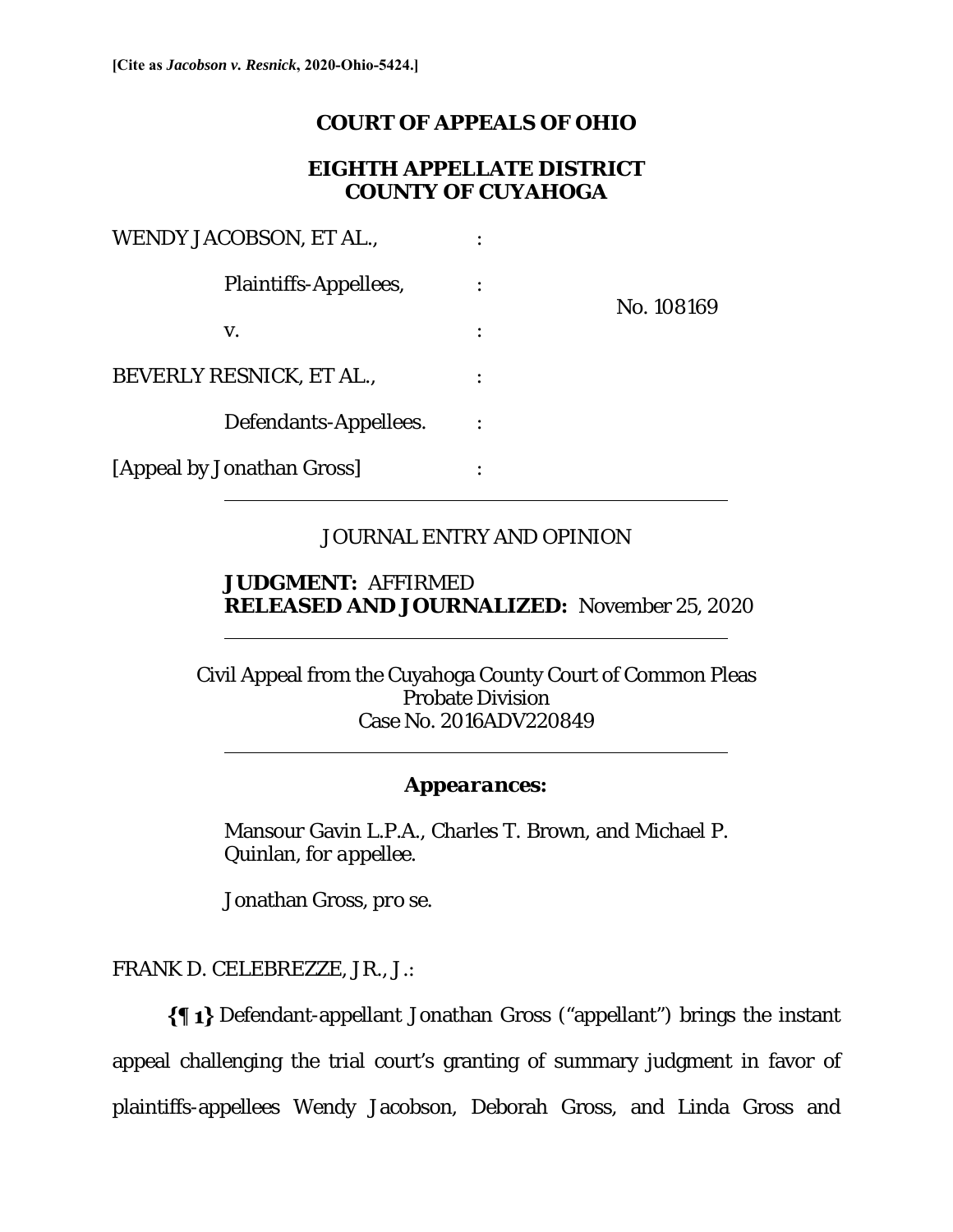defendant-appellee Beverly Resnick, executor of the estate of Delores Gross (collectively "appellees"). Appellant argues that the trial court erred by failing to apply the proper standards in considering a motion for summary judgment under Civ.R. 56 and for denying appellant's motion for additional time to submit evidence under Civ.R. 56(F). After a thorough review of the record and law, we affirm the decision of the trial court.

### **I. Factual and Procedural History**

Delores Gross ("decedent") died testate on April 25, 2016. Appellees Wendy Jacobson ("Wendy"), Deborah Gross ("Deborah"), Linda Gross ("Linda"), and appellant are the children of the decedent and are her heirs and beneficiaries. Appellee Beverly Resnick was appointed executor of the decedent's estate.

 $\{\P_3\}$  Pursuant to Item III, 4 of the decedent's last will and testament dated April 11, 2015 ("will"), the decedent specifically bequeathed her jewelry to Deborah, Wendy, and Linda as follows:

My engagement and wedding rings, the diamond stud, and the diamond ring made for me by my daughter, I give to my daughter, **Deborah A. Gross**. All of the rest of my jewelry, I give to my daughters, **Wendy G. Jacobson** and **Linda B. Gross**, share and share alike.

(Emphasis sic.)

 $\P$  4} The parties were previously involved in a related suit involving the Marvin G. Gross Revocable Trust ("trust"), wherein Wendy, Deborah, and Linda sued the decedent and appellant for actions taken with regard to the trust assets. The decedent, Deborah, Linda, Wendy, and appellant entered into a settlement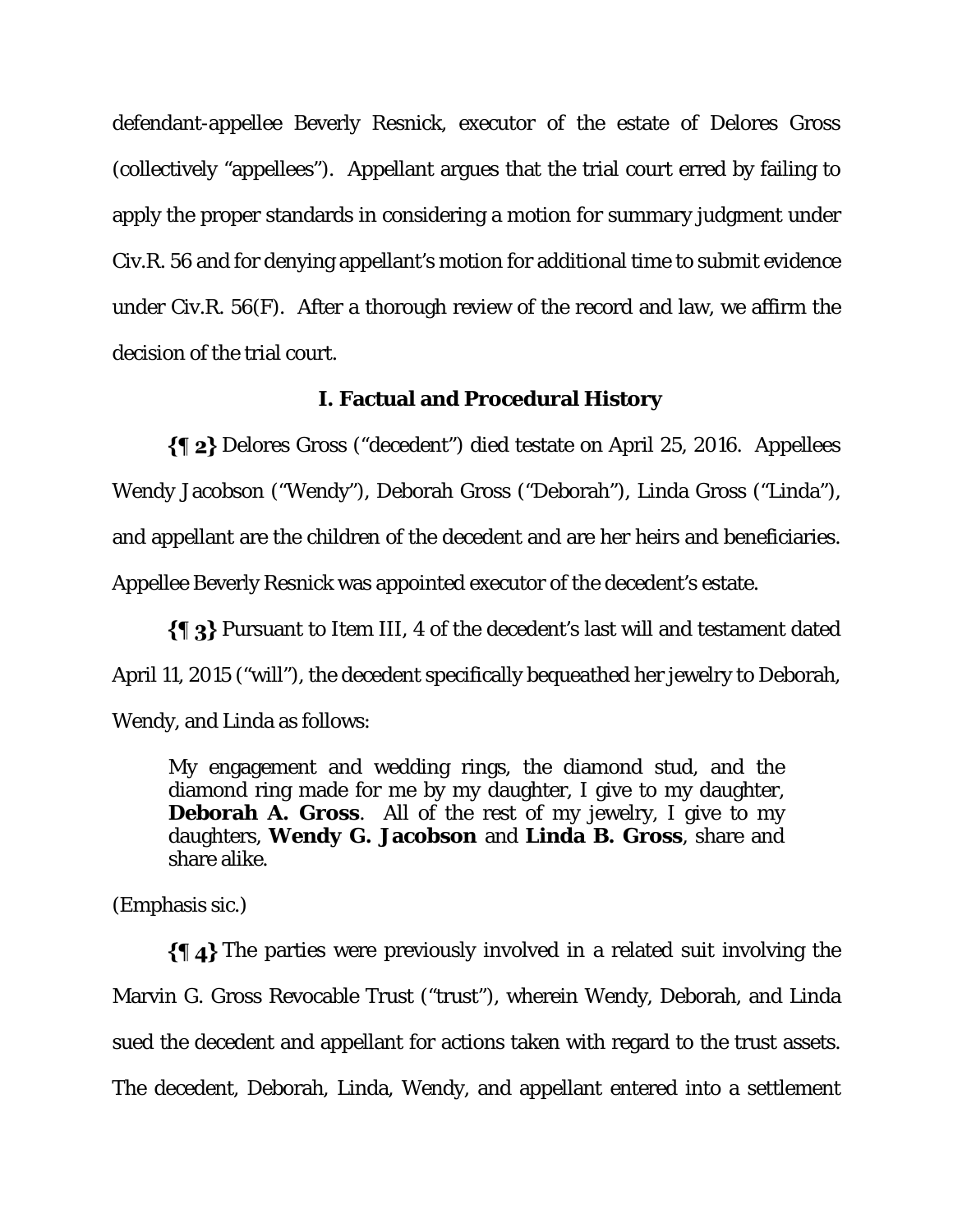agreement and release. As part of the settlement, the parties agreed that decedent's April 11, 2015 will would provide for the disposition of the decedent's assets, which included the jewelry that is the subject of the instant matter.

 $\{\P_5\}$  Prior to her death, the decedent had signed a durable power of attorney, appointing appellant as her attorney-in-fact. In the final days of decedent's life, appellant moved into her condominium and began residing with her.

 $\{\{\,\}\$ 6} Appellant asserts that during this time the decedent gave him her diamond engagement/wedding band ("ring") and diamond watch ("watch") as a gift. He took the jewelry to his hotel for a few days, but he claims the decedent wanted to wear them for the remainder of her life, and therefore he brought them back to her "on loan" until she passed. The only people alleged to be aware of this arrangement were appellant, the decedent, and appellant's fiancée, Michelle White. Immediately after the decedent's death, appellant claimed ownership of both pieces of jewelry. On June 24, 2016, in the estate administration case, the trial court ordered appellant to deliver the ring and the watch to the law firm of Vorys, Sater, Seymour and Pease, L.L.P., for safekeeping until further order of the court.

 $\{\P\}$  On October 24, 2016, appellant filed a presentation of claim against the estate after attempting to negotiate a check purportedly issued to him by decedent in the amount of \$24,000. The decedent wrote the check to appellant on April 7, 2016; however, he did not attempt to cash it until after her death. The estate denied appellant's claim.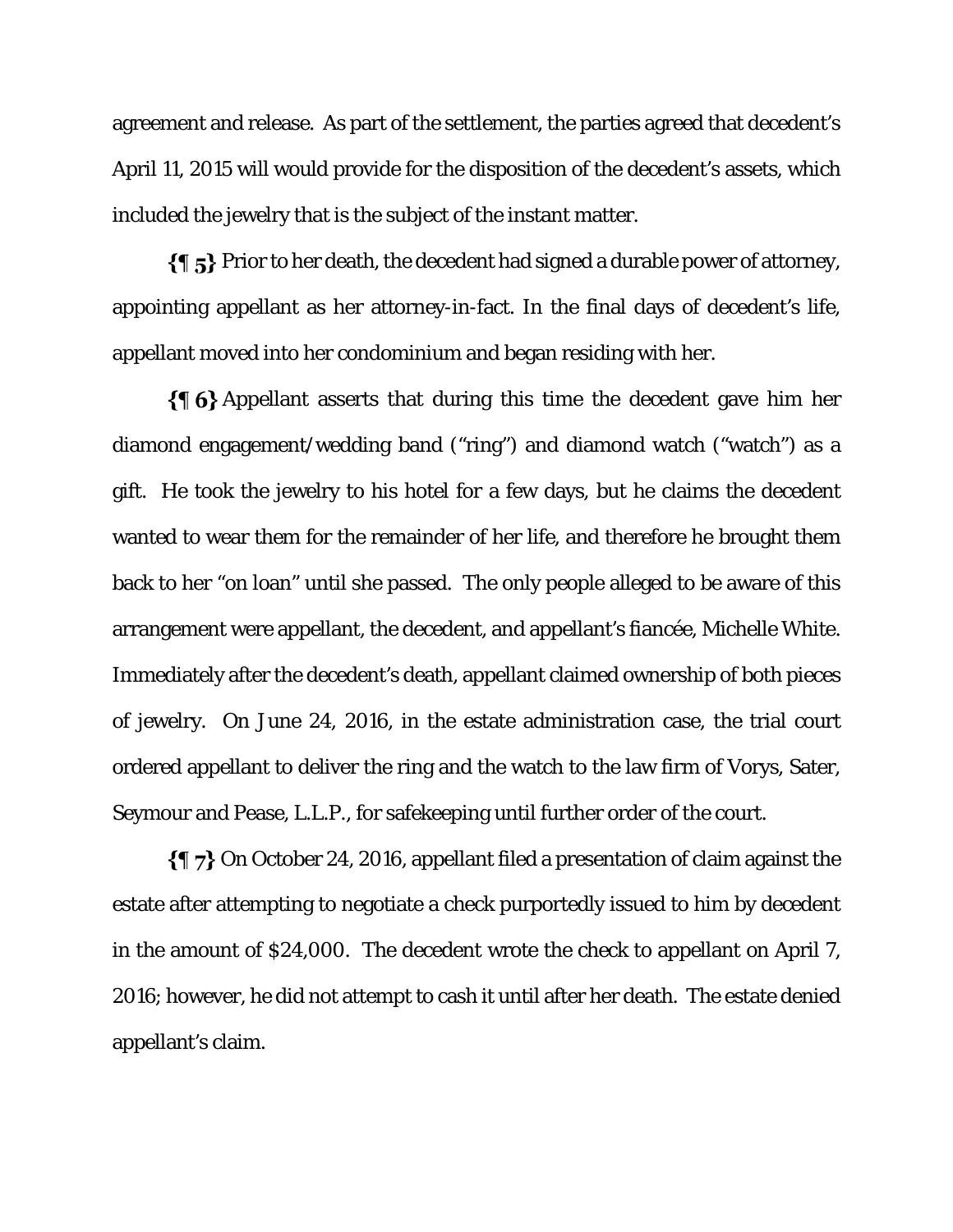$\{\P 8\}$  On November 7, 2016, appellees filed a complaint for declaratory judgment asking the court to declare the following: (1) that the ring and watch owned by the decedent, which were being held in safekeeping by the law firm of Vorys, Sater, Seymour and Pease, L.L.P., were assets of decedent's estate and subject to distribution to Deborah, pursuant to Item III, 4 of the will; and (2) that the \$24,000 check made payable to appellant (a) resulted from a breach of his fiduciary relationship with the decedent and is therefore invalid; (b) was a product of undue influence or, in the alternative, that decedent lacked capacity to enter the transaction; or (c) was improper because the transaction was a breach of the October 16, 2016 settlement agreement.

 $\{\P\}$  Attached to the complaint were (1) a June 24, 2016 judgment entry from the related estate administration case where the court ordered that the ring and watch held by appellant were to be delivered and held for safekeeping by the law firm of Vorys, Sater, Seymour and Pease, L.L.P.; (2) the last will and testament of Dolores Gross signed and witnessed on April 11, 2015; (3) the settlement agreement and release of October 16, 2015, in the related trust matter; and (4) discovery requests propounded to appellant.

Appellant filed an answer, denying all of appellees' claims. On May 18, 2018, appellees filed a motion for summary judgment, and on June 15, 2018, appellant moved for an extension of time to conduct discovery and respond to the motion for summary judgment pursuant to Civ.R. 56(F). Appellees opposed this motion.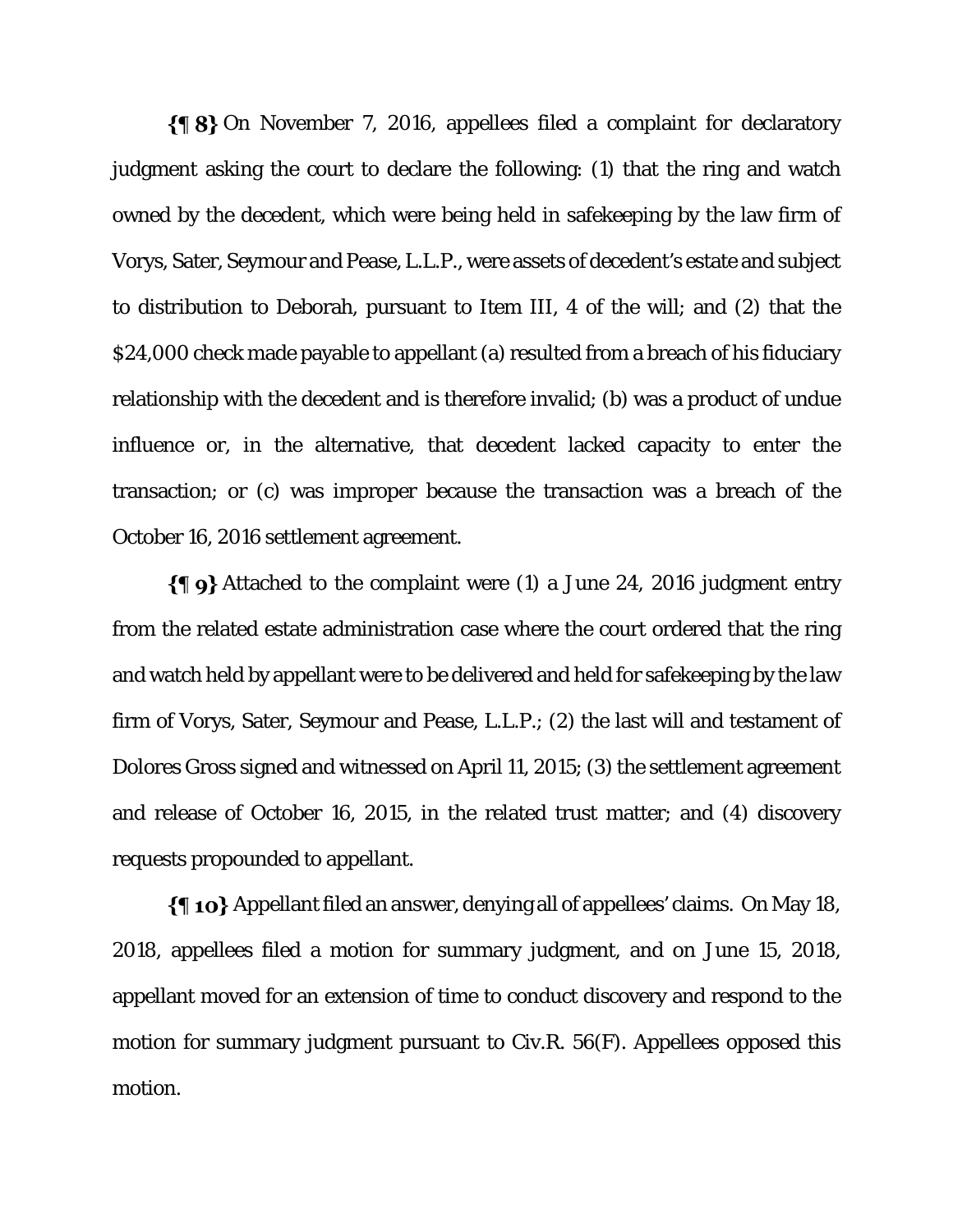$\{\P\$  11} On August 28, 2018, the probate court denied appellant's motion for additional time, finding that he had had ample time in which to conduct discovery but had not. Appellant then filed his brief in opposition to the motion for summary judgment and appellees filed their reply brief.

 $\{\P 12\}$  The probate court granted appellees' motion for summary judgment and held that (1) the executor of the decedent's estate had the right to revoke the check that the decedent allegedly gave to appellant because it had not been cashed or deposited prior to the decedent's death; and (2) the gifts of the jewelry and the check were presumed to be invalid to appellant because of his fiduciary relationship to the decedent, and appellant had not presented clear and convincing evidence of the decedent's intention to make the gifts. The court also appeared to agree with appellees that appellant unduly influenced the decedent and breached his fiduciary duty to her.

On January 29, 2019, appellant filed the instant appeal, raising the following assignments of error for our review:

I. The probate court erred as a matter of law when it determined that appellees had met their burden to be awarded summary judgment.

II. The probate court abused its discretion in denying appellant's Civ.R. 56(F) motion.

III. The probate court erred as a matter of law when it determined that there were no genuine issues of material fact in dispute at the time of the probate court's entry of summary judgment.

IV. The probate court erred as a matter of law when it determined that appellant had failed to prove that he was rightfully gifted the jewelry and \$24,000.00 check.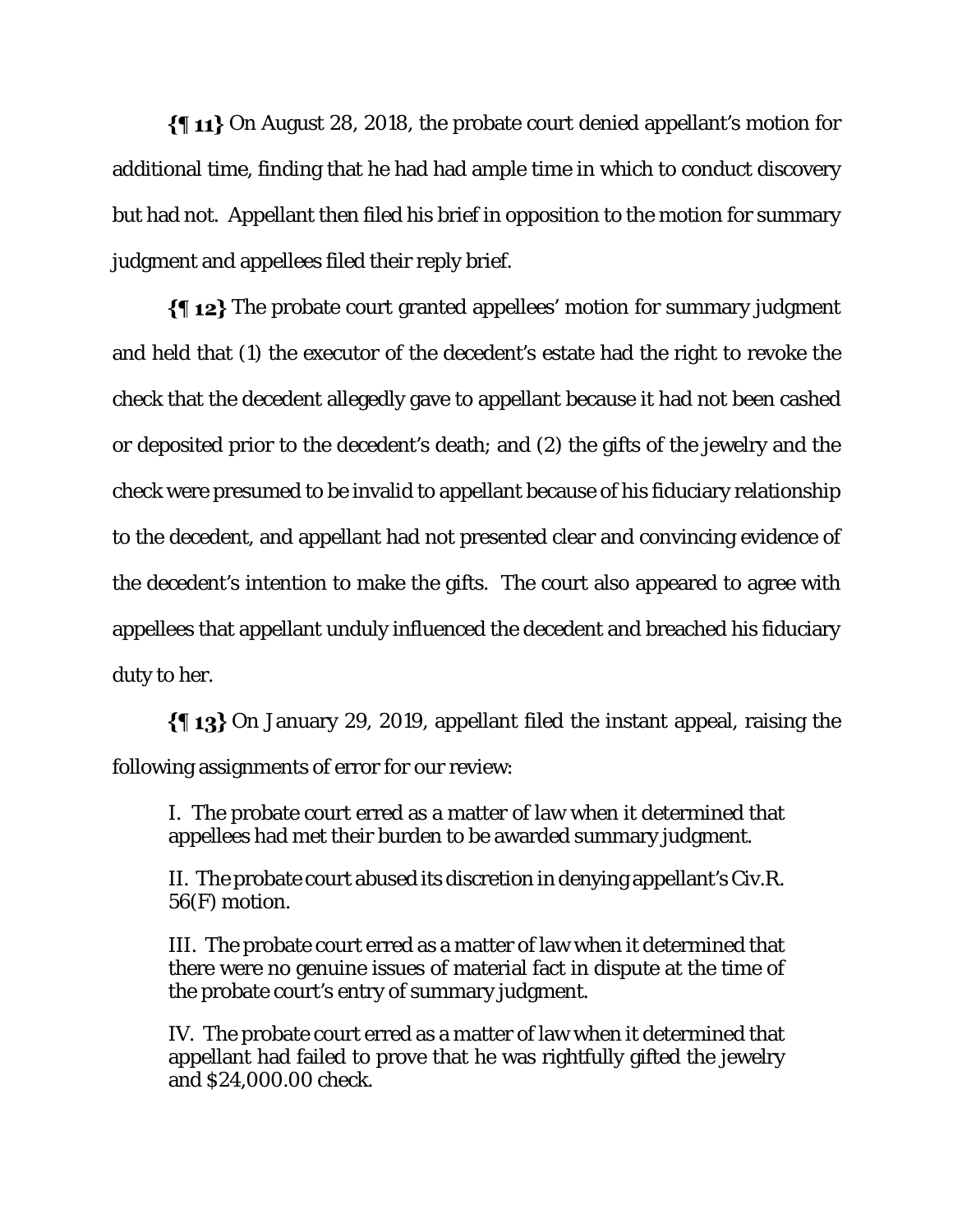#### **II. Law and Analysis**

#### **A. Summary Judgment**

The issues in appellant's first, third, and fourth assignments of error are interrelated regarding the court's granting of summary judgment to appellees; accordingly, they will be addressed together.

### **1. Standard of Review**

 $\{\{\,\,\,\,\,\,\}\}$  An appeal from summary judgment is analyzed under a de novo standard of review. *Baiko v. Mays*, 140 Ohio App.3d 1, 746 N.E.2d 618 (8th Dist.2000), citing *Smiddy v. The Wedding Party, Inc*., 30 Ohio St.3d 35, 506 N.E.2d 212 (1987); *N.E. Ohio Apt. Assn. v. Cuyahoga Cty. Bd. of Commrs*., 121 Ohio App.3d 188, 699 N.E.2d 534 (8th Dist.1997). Thus, no deference is afforded to the trial court's decision, and the record is independently reviewed to determine whether summary judgment is appropriate.

Summary judgment under Civ.R. 56 provides for the expedited adjudication of matters where there is no material fact in dispute to be determined at trial. To obtain summary judgment, the moving party must show that "(1) there is no genuine issue of material fact; (2) the moving party is entitled to judgment as a matter of law; and (3) it appears from the evidence that reasonable minds can come to but one conclusion when viewing evidence in favor of the nonmoving party, and that conclusion is adverse to the nonmoving party." *Grafton v. Ohio Edison Co*., 77 Ohio St.3d 102, 105, 671 N.E.2d 241 (1996), citing *State ex rel. Cassels v. Dayton City School Dist. Bd. of Edn*., 69 Ohio St.3d 217, 219, 631 N.E.2d 150 (1994).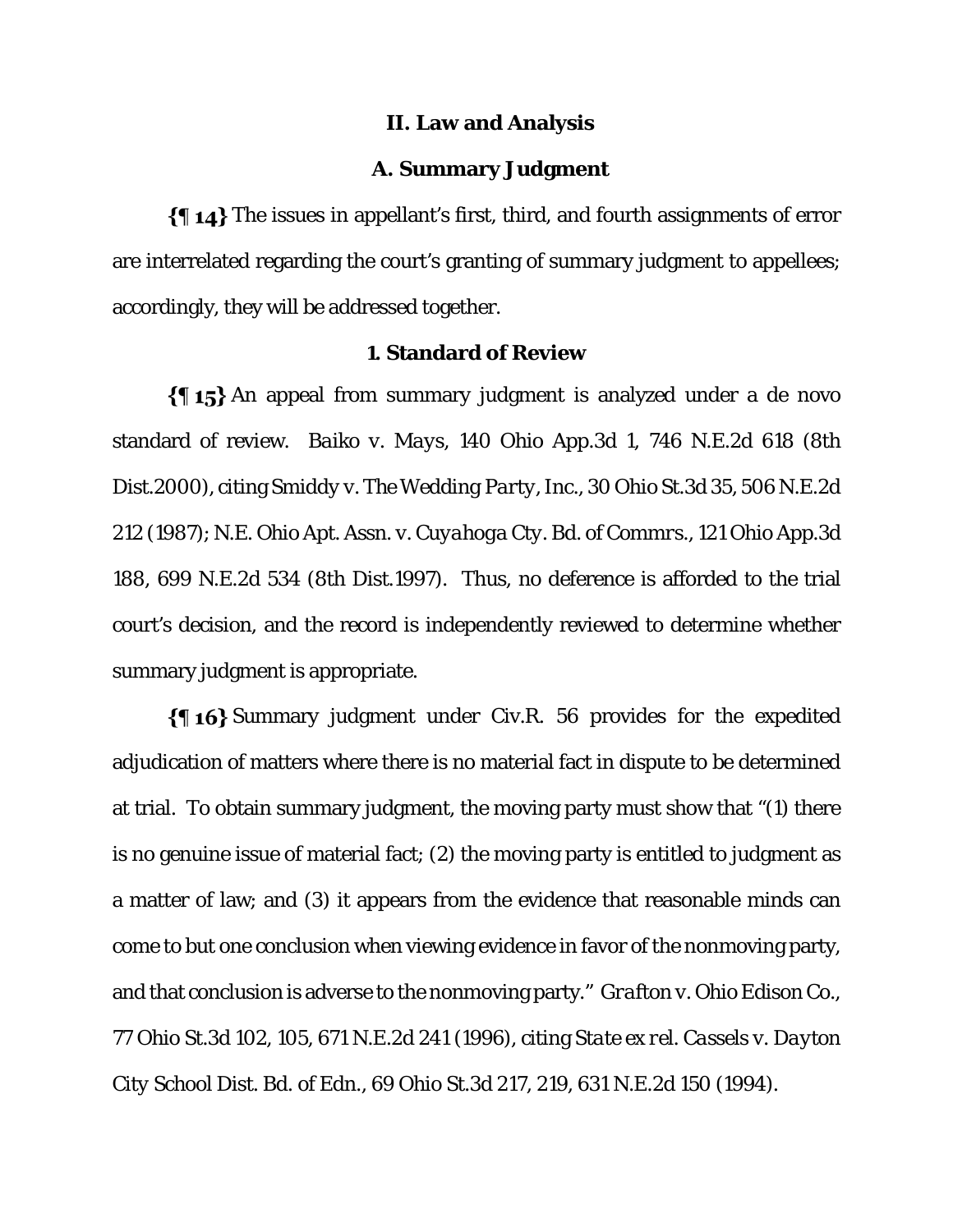$\{\P\$  17} The moving party has the initial responsibility of establishing its entitlement to summary judgment. *Dresher v. Burt*, 75 Ohio St.3d 280, 292-293, 662 N.E.2d 264 (1996). "[I]f the moving party meets this burden, summary judgment is appropriate only if the nonmoving party fails to establish the existence of a genuine issue of material fact." *Deutsche Bank Natl. Trust Co. v. Najar*, 8th Dist. Cuyahoga No. 98502, 2013-Ohio-1657, ¶ 16, citing *Dresher* at 293.

 $\{\P 18\}$  Once a moving party demonstrates no material issue of fact exists for trial and the party is entitled to judgment, it is the nonmoving party's duty to come forth with argument and evidence that demonstrates a material issue of fact does exist that would preclude judgment as a matter of law*. Dresher* at *id*.

#### **2. The Alleged Gifts**

 $\{\P_1\}$  In their motion for summary judgment, appellees asserted that appellant breached his fiduciary duty by claiming the \$24,000 check and the jewelry were gifts from the decedent. Appellees further contend that the only evidence appellant relied upon to support the alleged gifts was inadmissible hearsay statements by the decedent. Finally, appellees argued that the alleged gifts were a product of undue influence by appellant or the result of the decedent's lack of capacity.

 $\{\P$  20} In his brief in opposition to the motion for summary judgment, appellant argued that the decedent was clearly competent at the time of the alleged gifts. In addition, appellant asserted that the decedent's hearsay statements are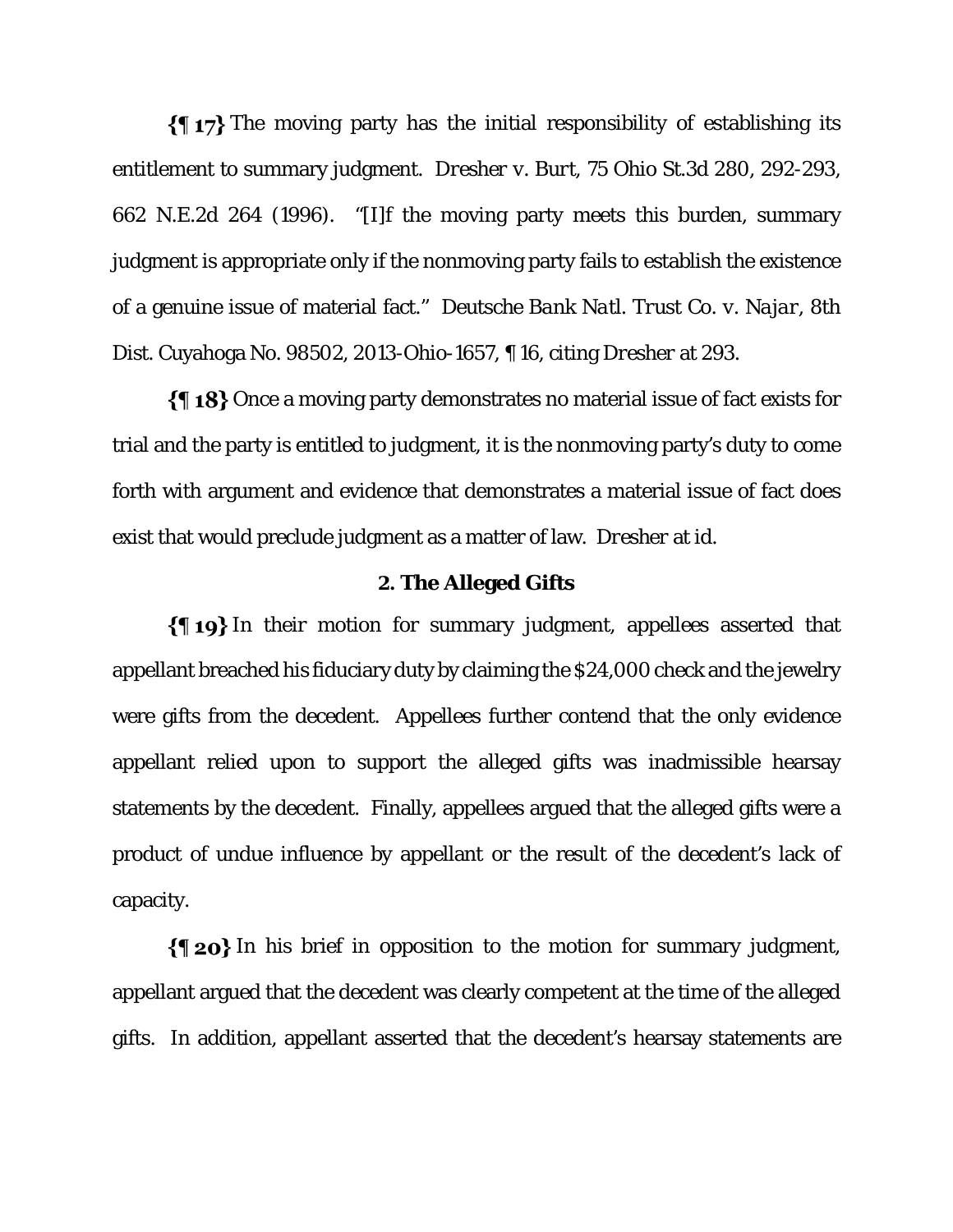admissible to demonstrate her donative intent. Appellant further stated that appellees did not present proper Civ.R. 56(C) evidence in support of their claims.

 $\{\parallel 21\}$  We will first address the \$24,000 check. We have previously stated that an inter vivos gift occurs when the donor executes "'an immediate voluntary, gratuitous and irrevocable transfer of property' to the donee." *Comella v. Comella*, 8th Dist. Cuyahoga No. 90969, 2008-Ohio-6673, ¶ 42, quoting *McLeod v. McLeod*, 11th Dist. Lake No. 2000-L-197, 2002-Ohio-3710, citing *Smith v. Shafer*, 89 Ohio App.3d 181, 183, 623 N.E.2d 1261 (3d Dist.1993). The essential elements of an inter vivos gift are: (1) intent of the donor to make an immediate gift; (2) delivery of the property to the donee; and (3) acceptance of the gift by the donee after the donor has relinquished control of the property. *McLeod* at ¶ 71, citing *Frederick v. Frederick*, 11th Dist. Portage No. 98-P-0071, 2000 Ohio App. LEXIS 1458, 7 (Mar. 31, 2000).

 $\{\P$  22} Pursuant to R.C. 1303.45, a check "does not itself operate as an assignment of any funds in the hands of the drawee available for its payment, and the drawee is not liable on the instrument until he accepts it." *State v. Blake*, 8th Dist. Cuyahoga No. 102420, 2015-Ohio-4762, ¶ 14, citing *DeLuca v. BancOhio Natl. Bank, Inc.*, 74 Ohio App.3d 233, 244-245, 598 N.E.2d 781 (10th Dist.1991) (holding that a check, by itself, is not an assignment of funds and, therefore, any intended gift could not be complete because the donor retains the power to stop payment on his order); *Simmons v. Cincinnati Sav. Soc*., 31 Ohio St. 457, 461 (1877) (holding that until a check is either paid or accepted, a gift is incomplete because without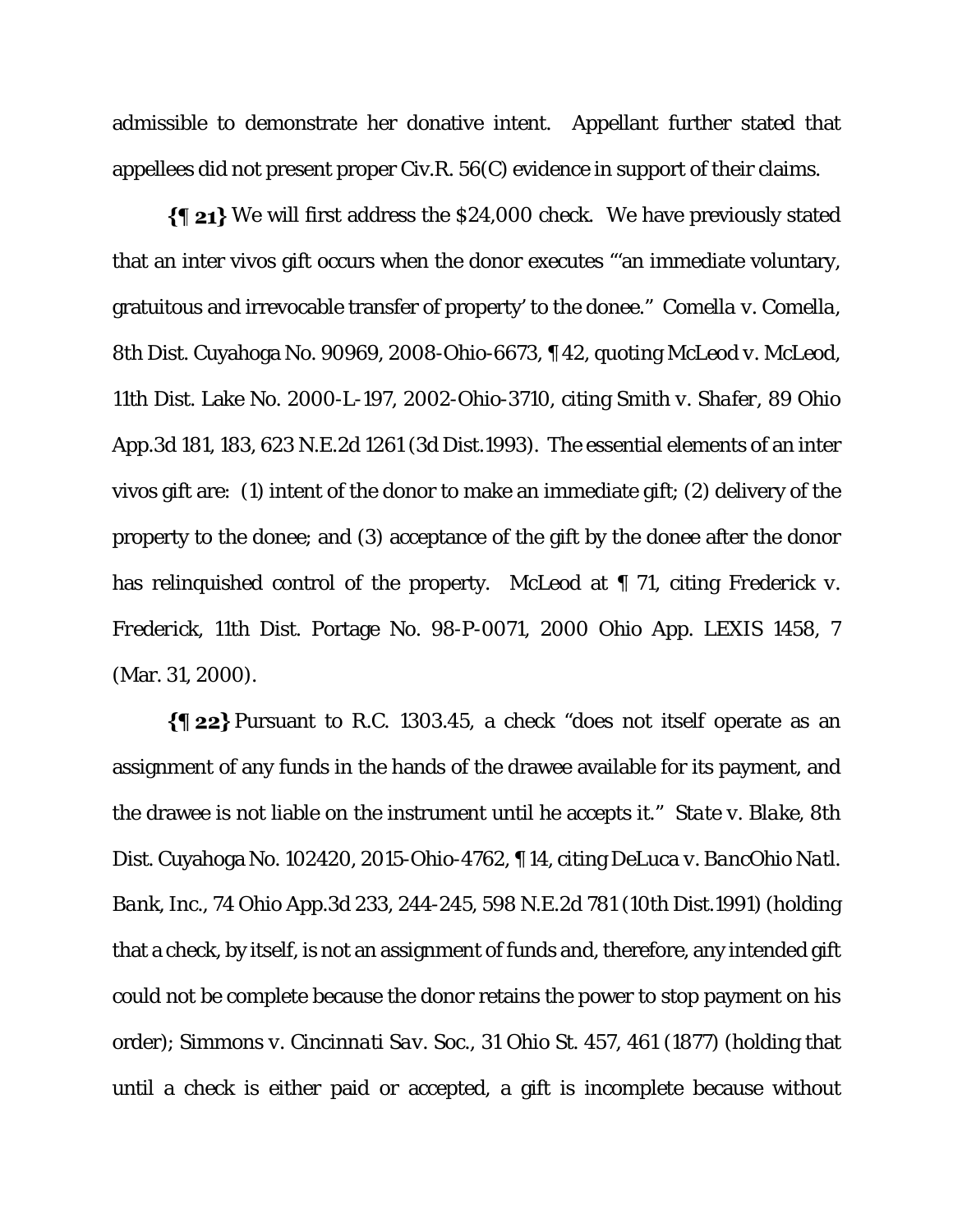consideration, the check is subject to be countermanded or revoked while remaining in the hands of the payee).

In his deposition, appellant stated that he accepted the check from the decedent but decided that he would not cash it until after her death. Exhibit No. 46 of appellant's deposition was a copy of the check, which shows that it was attempted to be cashed on May 11, 12, and 13, 2016.

 $\{\P 24\}$  The mere "intention to give is not a gift, and so long as the gift is left incomplete a court of equity will not interfere and give effect to it." *Bolles v. Toledo Trust Co*., 132 Ohio St. 21, 27, 4 N.E.2d 917 (1936). The check itself did not deliver to appellant the \$24,000, but rather it evidenced the decedent's intent to give the \$24,000 and to grant appellant the authority to draw the money. However, until the funds were drawn, the check remained subject to being countermanded or revoked. *Simmons* at *id*. As long as the check remained subject to revocation, the decedent had not yet relinquished dominion and control over the funds it represented.

 $\{\P 25\}$  Consequently, even assuming that the decedent did give the check to appellant, the gift remained incomplete because it was not cashed or deposited prior to the death of the decedent. As such, the estate's executor had the right to revoke the check. We therefore find that appellees demonstrated that no genuine issues of material fact existed regarding the check, and appellant failed to meet his burden of presenting evidence showing otherwise. Accordingly, the court did not err in granting summary judgment to appellees with regard to the \$24,000 check.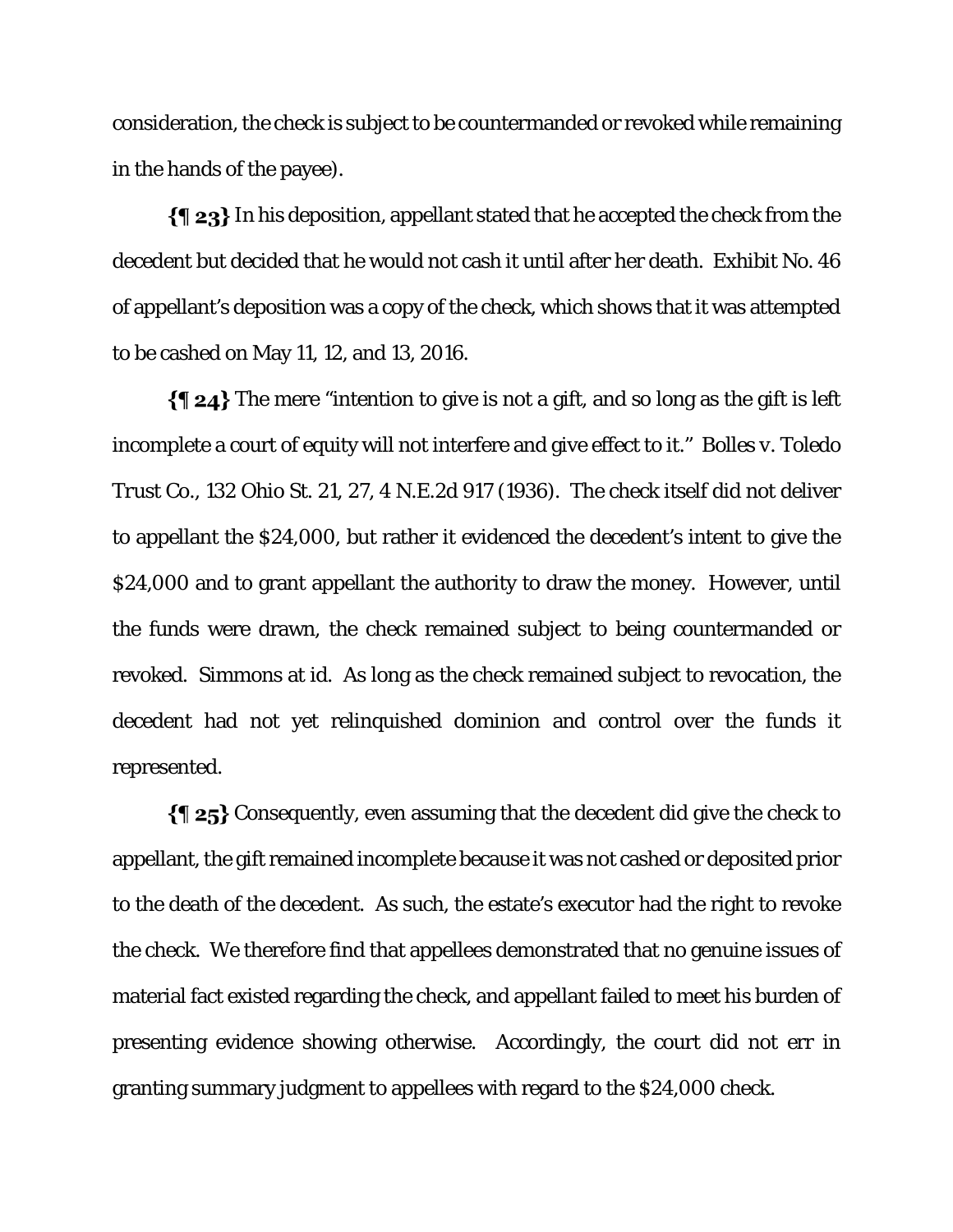$\{\P 26\}$  Turning to the jewelry at issue, the ring was specifically bequeathed to appellee Deborah Gross pursuant to Item III, 4 of the decedent's will. This provision also bequeaths the remainder of decedent's jewelry, which would include the watch, to Wendy and Linda. Further, these dispositions were reiterated when the parties signed the settlement agreement stating that the disposition of the decedent's assets, including the jewelry in question, would be as provided for in the decedent's will.

 $\{\P 27\}$  Appellant is attempting to supersede the provisions of the will and the settlement agreement by asserting that the decedent gave him the jewelry as an inter vivos gift on March 8, 2016.

In their motion for summary judgment, appellees presented the will and the settlement agreement, which met their burden of demonstrating that no genuine issues of material fact exist regarding the status of the ring and the watch as assets of the estate and that they were entitled to judgment as a matter of law in this regard. The burden then shifted to appellant to show that a material issue of fact did exist that would preclude judgment as a matter of law.

 $\{\P 29\}$  In support of his assertion that the jewelry was an inter vivos gift, appellant offered his own affidavit and that of his fiancée, Michelle White. As noted by the trial court, the affidavits of appellant and his fiancée are identical, even down to an incorrect statement in Ms. White's affidavit regarding an attached copy of "my" complaint (to which she was not a party) and referring to actions taken by appellant and not Ms. White.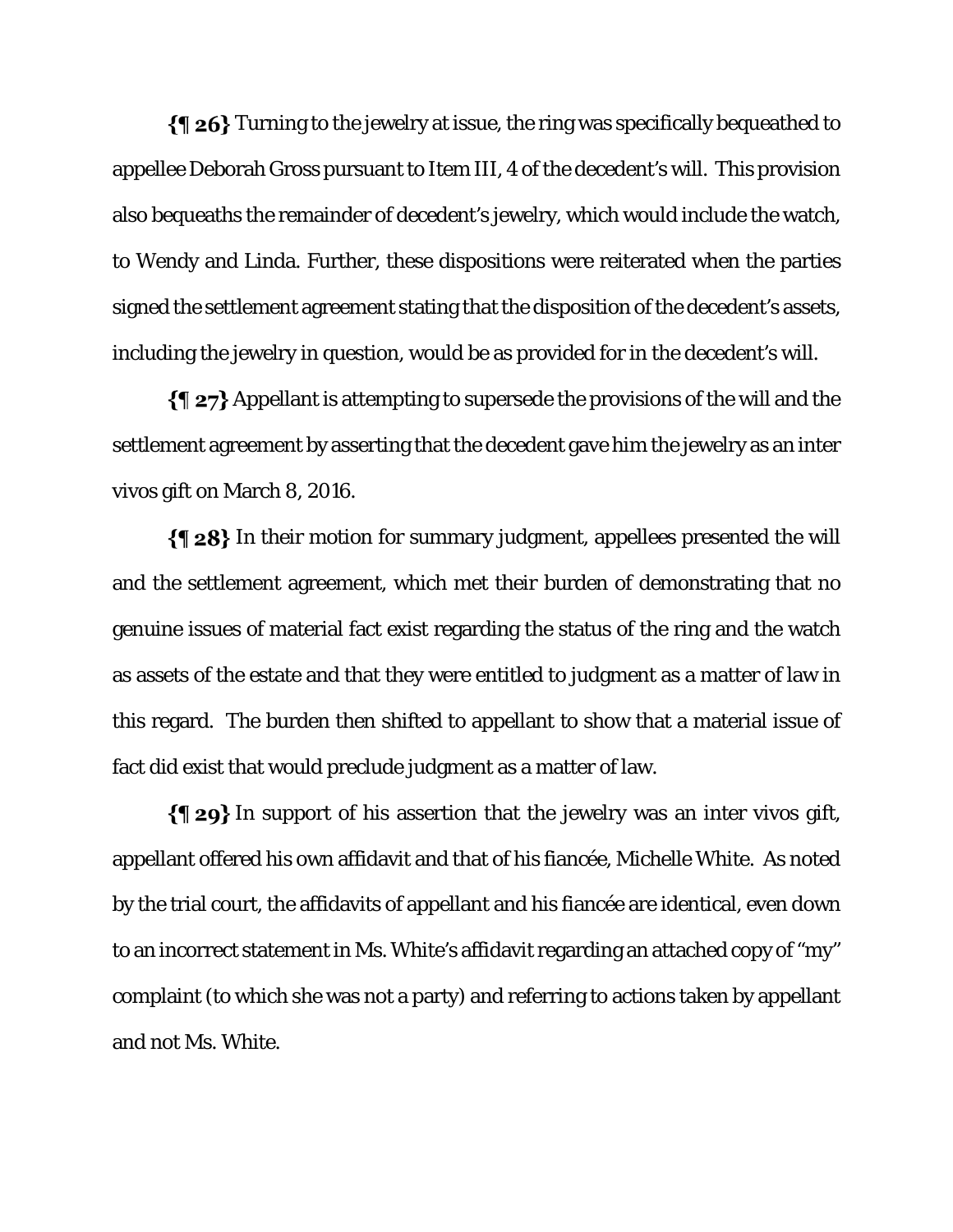$\{\P$  30} An affidavit submitted on summary judgment must contain more than general, conclusory assertions to create a genuine issue of material fact for trial.

*Jochum v. Listati*, 8th Dist. Cuyahoga No. 106957, 2019-Ohio-166, ¶ 19. Further,

"[g]enerally, a party's unsupported and self-serving assertions, offered by way of affidavit, standing alone and without corroborating materials under Civ.R. 56, will not be sufficient to demonstrate material issues of fact. Otherwise, a party could avoid summary judgment under all circumstances solely by simply submitting such a self-serving affidavit containing nothing more than bare contradictions of the evidence offered by the moving party."

*Davis v. Cleveland*, 8th Dist. Cuyahoga No. 83665, 2004-Ohio-6621, ¶ 23, quoting *Bell v. Beightler*, 10th Dist. Franklin No. 02AP-569, 2003-Ohio-88, ¶ 33.

Appellant did not offer any corroborating materials in support of his affidavit. While he testified in his deposition that he had a document from the decedent stating that the ring and watch were to go to him, no such document was produced in support of his brief in opposition to the motion for summary judgment. Moreover, the affidavit of appellant's fiancée, Michelle White, does not provide any actual corroboration for the statements in his affidavit. With regard to the jewelry, Ms. White states as follows:

On March 8, 2016, Dolores Gross, Jonathan Gross' mother, gave by handing to Johnathan Gross as a gift, her diamond ring and watch (the "Jewelry"), which are described in Plaintiffs' motion for summary judgment. On that day, I witnessed Jonathan Gross bring the Jewelry with him to where he and I were living. Subsequent to that date, I witnessed Jonathan Gross bring this jewelry to loan to Dolores Gross to wear because he recognized that she wanted to wear the Jewelry for sentimental reasons at the end of her life.

Exhibit B to appellant's brief in opposition to motion for summary judgment, ¶ 4.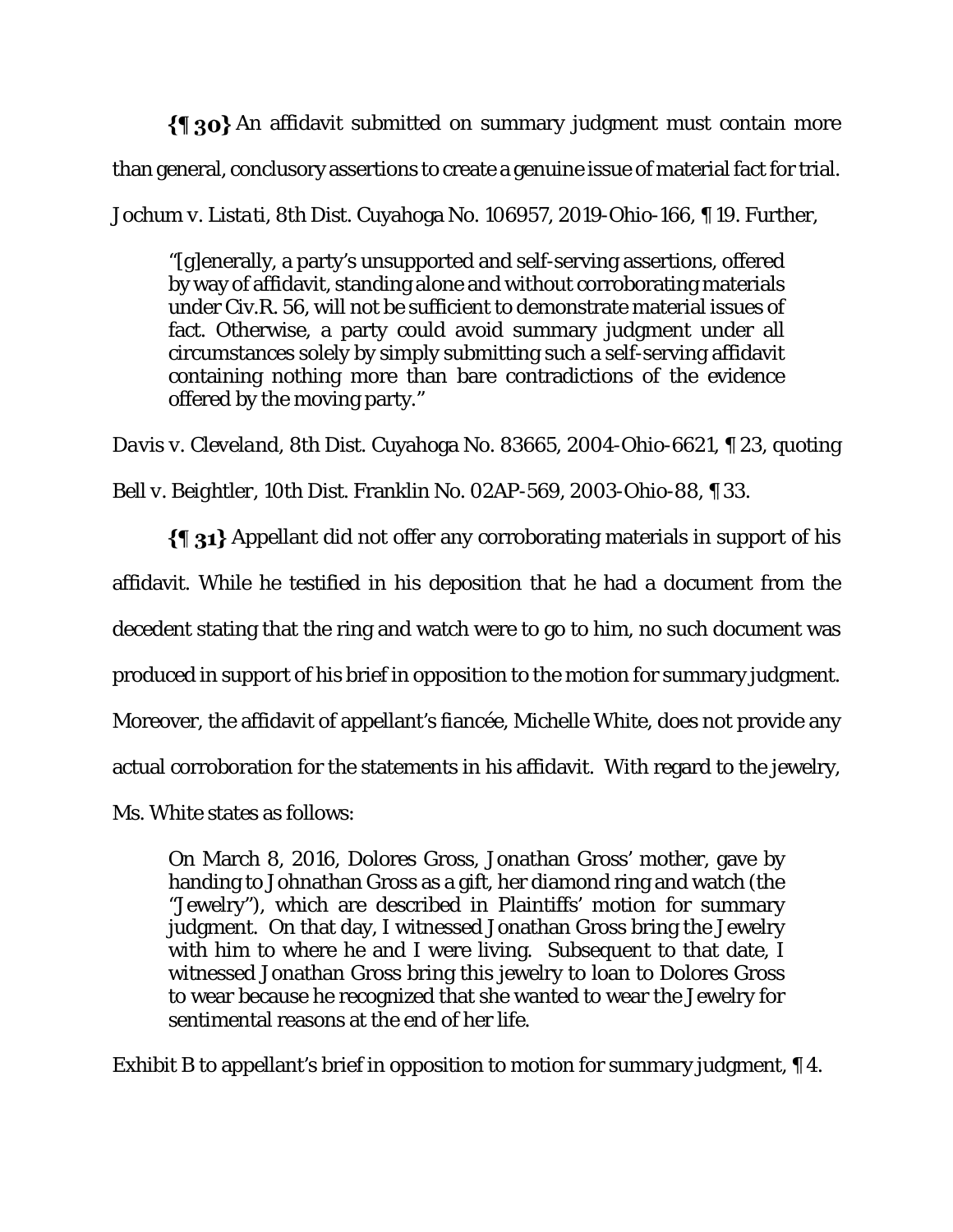$\{\P_32\}$  Ms. White does not state that she witnessed the decedent give the jewelry to appellant, nor does she describe how she came to learn that the jewelry was gifted to appellant. Rather, she simply avers that she witnessed him bring the jewelry home and then bring it back to the decedent. These statements are insufficient to demonstrate the existence of a genuine issue of material fact as to whether the decedent intended to give the ring and the watch to appellant and did, in fact, deliver the same. The ring and the watch therefore remain assets of the estate.

 $\{\{\}\$  33} Accordingly, we cannot say that the trial court erred in finding that there were no genuine issues of material fact with regard to the jewelry. Summary judgment was properly granted in favor of appellees with regard to the ring and the watch. Appellant's first, third, and fourth assignments of error are overruled.

Finally, based on our determinations that the check was invalid because it was not cashed or deposited prior to the decedent's death and that the jewelry was an asset of the decedent's estate subject to distribution under the decedent's will, we need not consider, as alternative bases for granting summary judgment in favor of appellees, whether appellant breached his fiduciary duty to the decedent, whether appellant unduly influenced the decedent, whether the decedent lacked capacity, or whether the check was a breach of the October 16, 2016 settlement agreement.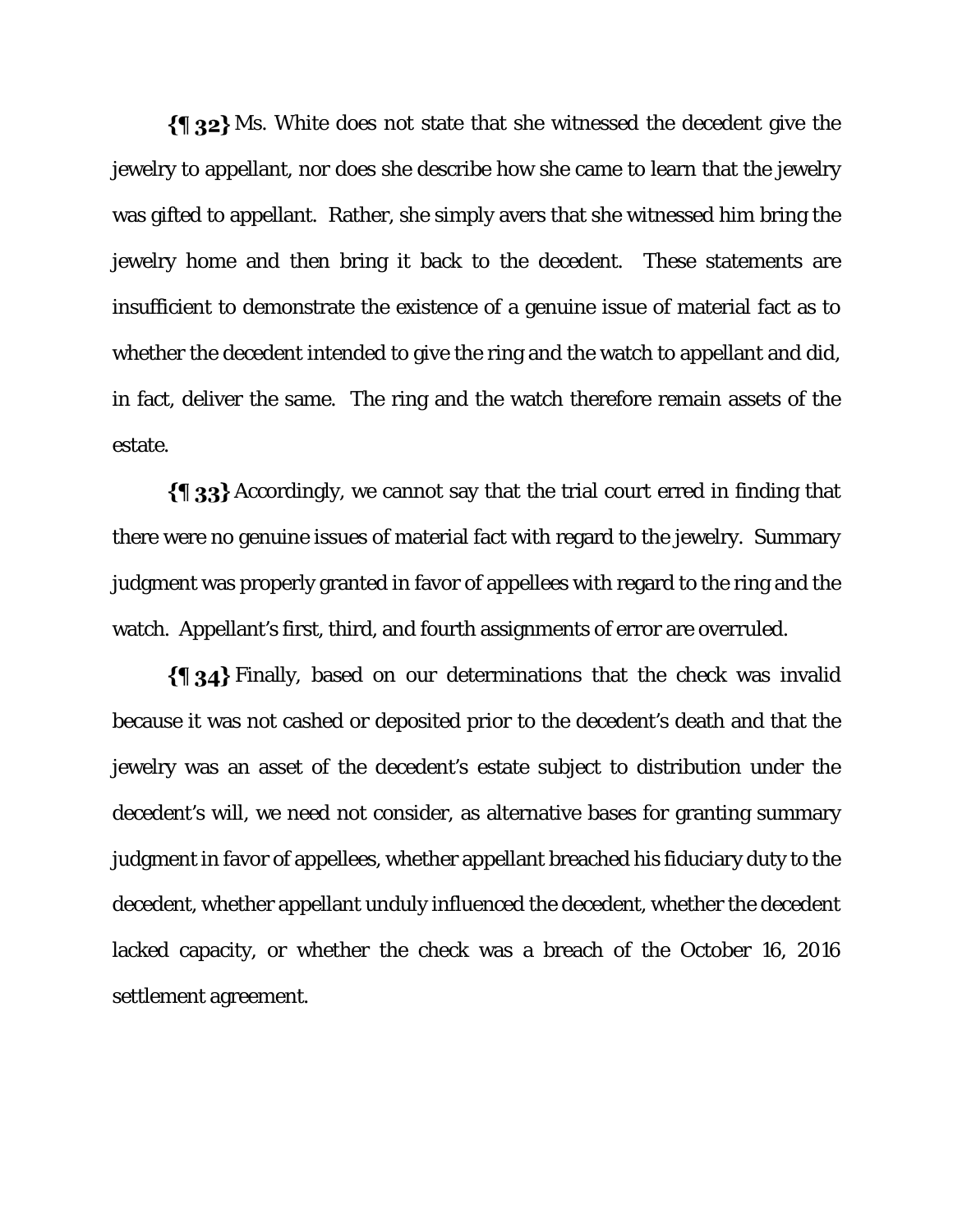### **B. Civ.R. 56(F) Motion for Extension of Time**

 $\{\P\$  35} In his second assignment of error, appellant argues that the trial court erred by denying his Civ.R. 56(F) motion for an extension of time to respond to appellees' motion for summary judgment.

 $\{\P\$ 36} Civ.R. 56(F), which permits trial courts to allow additional discovery before having to oppose a summary judgment motion, provides:

Should it appear from the affidavits of a party opposing the motion for summary judgment that the party cannot for sufficient reasons stated present by affidavit facts essential to justify the party's opposition, the court may refuse the application for judgment or may order a continuance to permit affidavits to be obtained or discovery to be had or may make such other order as is just.

 $\{\P\}$  37} The trial court has wide discretion to grant or deny a request for a continuance pursuant to Civ.R. 56(F); such decision will not be reversed absent an abuse of that discretion*. Chisholm v. Cleveland Clinic Found*., 8th Dist. Cuyahoga No. 105106, 2017-Ohio-8060, ¶ 20, citing *Scanlon v. Scanlon*, 2013-Ohio-2694, 993 N.E.2d 855, ¶ 24 (8th Dist.). An abuse of discretion connotes that the trial court's attitude was unreasonable, arbitrary, or unconscionable. *Ruwe v. Bd. of Twp. Trustees*, 29 Ohio St.3d 59, 61, 505 N.E.2d 957 (1987). While the trial court has discretion to determine whether additional time to gather rebuttal evidence is appropriate, "that discretion should be exercised liberally in favor of a nonmoving party who proposes any reasonable interval for the production of those materials," where there is a realistic possibility that genuine issues of material fact will require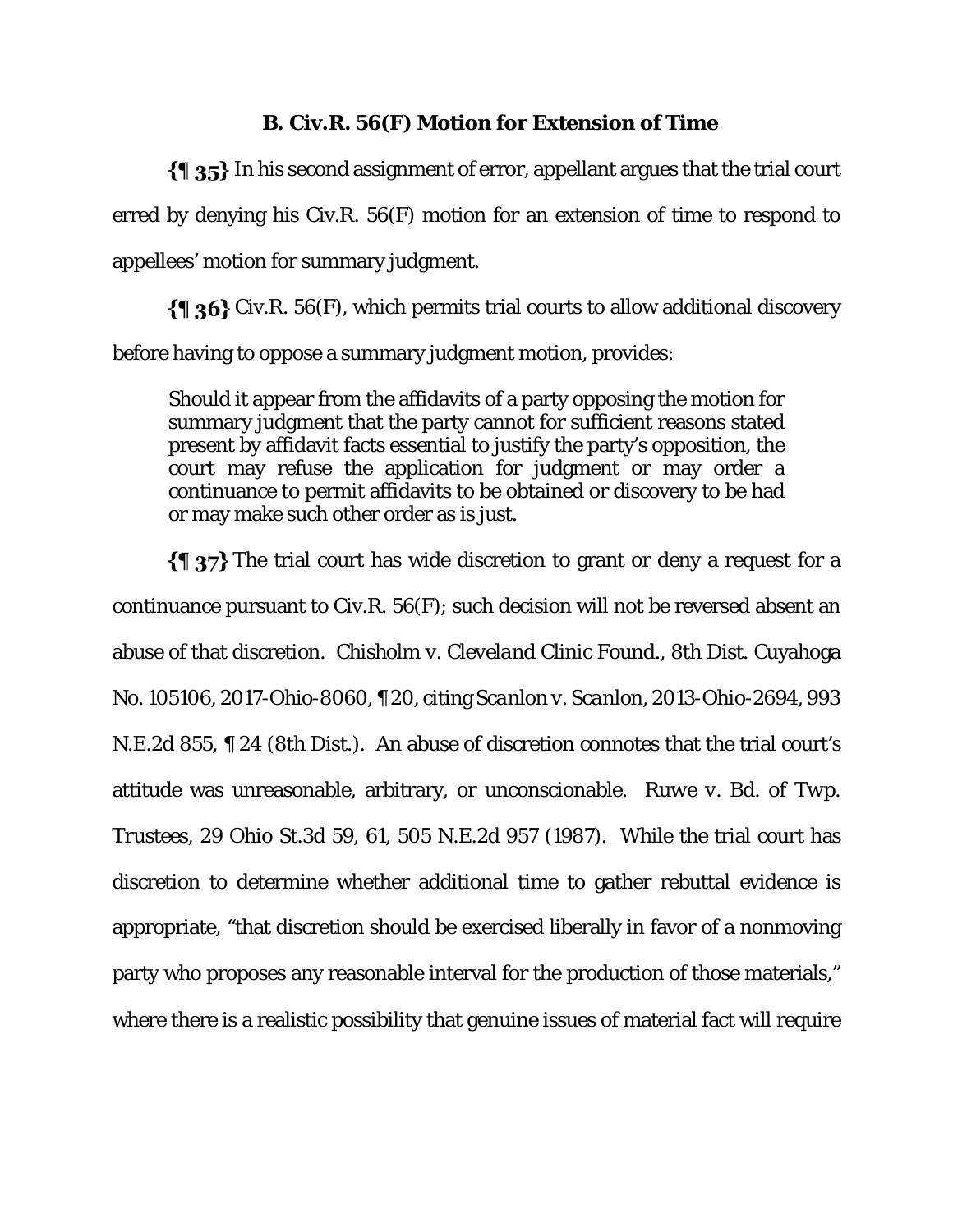jury consideration. *Whiteleather v. Yosowitz*, 10 Ohio App.3d 272, 276, 461 N.E.2d 1331 (8th Dist.1983).

 $\{\{\}\$  38} A party seeking additional time to respond to a motion for summary judgment must do more than merely assert generally the need for additional discovery and must present sufficient reasons that would justify the requested continuance. *Wombold v. Barna*, 2d Dist. Montgomery No. 17035, 1998 Ohio App. LEXIS 5881 (Dec. 11, 1998). A party must state the factual basis and reasons as to why it is unable to present facts essential to its opposition to the motion. *Penix v. Avon Laundry & Dry Cleaners*, 8th Dist. Cuyahoga No. 91355, 2009-Ohio-1362, ¶ 31, citing *id.*; *see also Gates Mills Invest. Co. v. Pepper Pike*, 59 Ohio App.2d 155, 392 N.E.2d 1316 (8th Dist.1978) (holding that the affidavits must state sufficient reasons why the movant cannot presently oppose the motion and why or how the continuance, deferral of action, or discovery would permit the party to obtain such facts).

In the instant matter, appellant argues that the trial court abused its discretion in denying his Civ.R. 56(F) motion. Appellant asserted in his motion that additional time was needed to obtain affidavits or testimony from appellees, medical professionals, hospice care workers, accountants, and others knowledgeable about the decedent's well-being prior to her death.

 $\{\P\}$ 40} The memorandum submitted with appellant's motion for extension discussed at length his need for the above discovery and the evidence that he believed he would obtain therefrom. However, appellant did not explain anywhere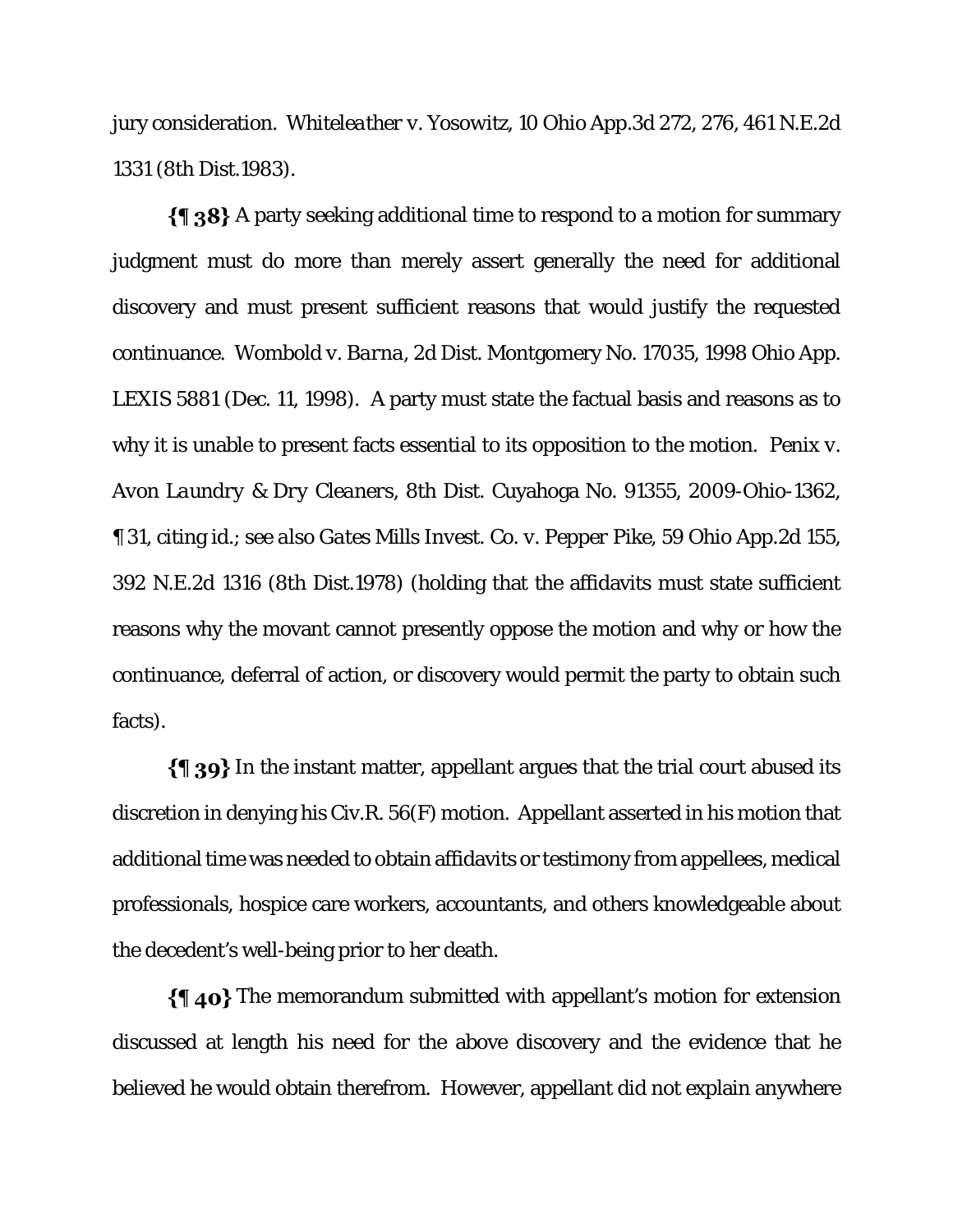in the motion, memorandum, or his affidavit in support *why* he had been unable to conduct this discovery prior to the time he filed his motion. Appellant's motion did not claim that there was any outstanding discovery or provide any reason why his desired depositions could not be accomplished prior to the time his brief was due. At oral argument, appellant suggested that appellees had refused to cooperate with discovery, but there is nothing in the record to reflect this. Even if this were the case, the record does not demonstrate that appellant ever sought judicial intervention to obtain appellees' compliance.

 $\{\P\$  41} The trial court noted in its judgment entry that at a pretrial on May 24, 2017, appellees had stated their intention to move for summary judgment following the deposition of appellant, which was scheduled for June 20, 2017. The trial court further stated that appellees had propounded interrogatories, requests for admissions, and requests for production of documents at the time of the filing of the complaint. As noted by the trial court, appellant had had ample opportunity to conduct discovery, particularly after learning at the May 2017 pretrial that appellees would be filing a motion for summary judgment.

 $\{\P\}$ 42} After reviewing the record, we cannot say that the trial court's denial of appellant's request for an extension of time was unreasonable, arbitrary, or unconscionable.

 $\{\P\$  43} Accordingly, we find that the trial court did not abuse its discretion in denying appellant's motion, and appellant's second assignment of error is overruled.